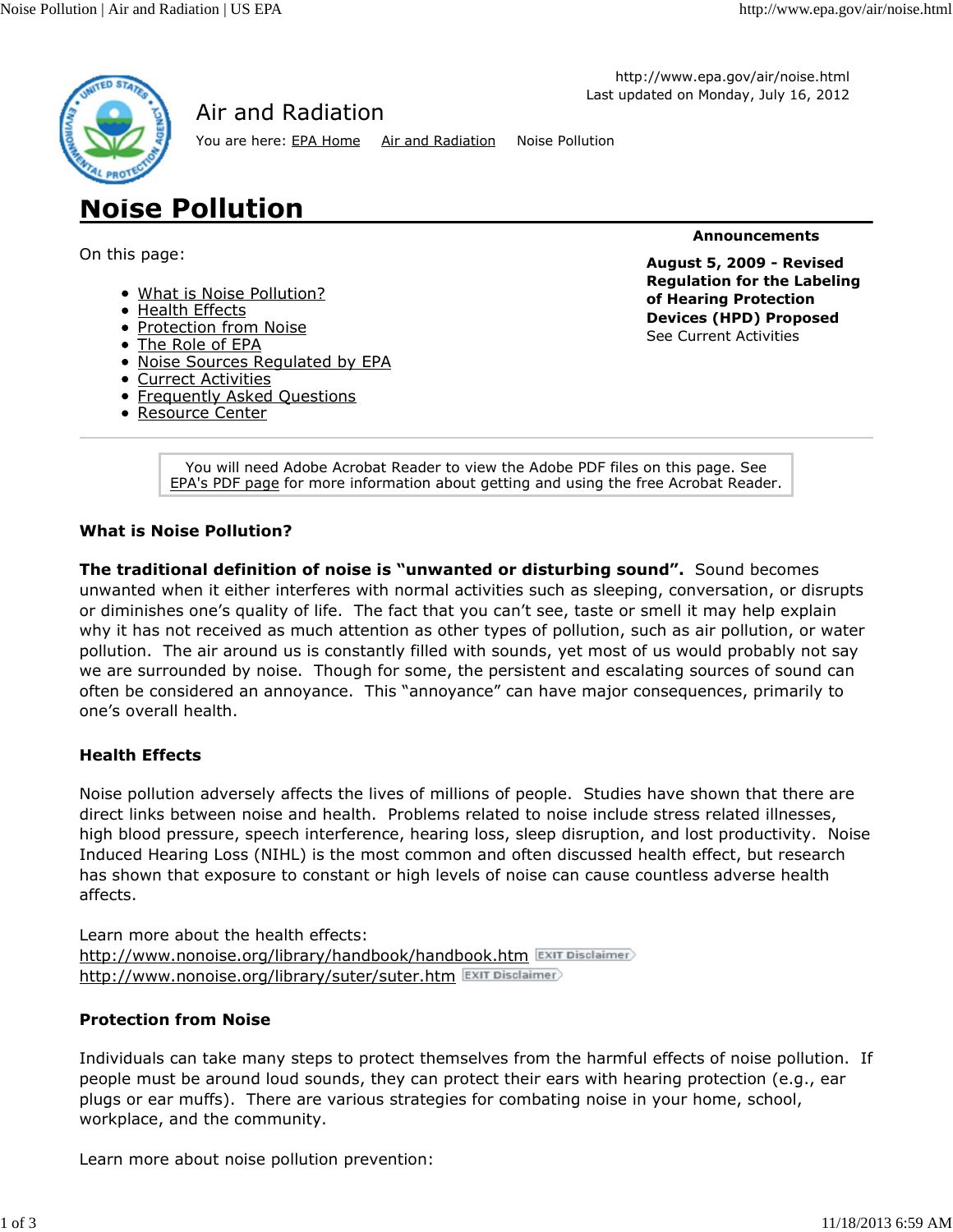http://www.nonoise.org

### **The Role of EPA**

Under the Clean Air Act, the EPA administrator established the Office of Noise Abatement and Control (ONAC) to carry out investigations and studies on noise and its effect on the public health and welfare. Through ONAC, the EPA coordinated all Federal noise control activities, but in 1981 the Administration concluded that noise issues were best handled at the State and local level. As a result, ONAC was closed and primary responsibility of addressing noise issues was transferred to State and local governments. However, EPA retains authority to investigate and study noise and its effect, disseminate information to the public regarding noise pollution and its adverse health effects, respond to inquiries on matters related to noise, and evaluate the effectiveness of existing regulations for protecting the public health and welfare, pursuant to the Noise Control Act of 1972 and the Quiet Communities Act of 1978.

Learn more about the Clean Air Act, Noise Control Act of 1972, and the Quiet Communities Act of 1978:

Clean Air Act (Title IV – Noise Pollution) The Noise Control Act of 1972 (42USC7641)(PDF) (21pp, 890k) The Quiet Communities Act of 1978

#### **Noise Sources Regulated by EPA**

EPA or a designated Federal agency regulates noise sources, such as rail and motor carriers, low noise emission products, construction equipment, transport equipment, trucks, motorcycles, and the labeling of hearing protection devices. For additional information, see

http://publicaccess.supportportal.com/ics/support/default.asp?deptID=23012&task=knowledge& questionID=15642

or contact the following:

Catrice Jefferson Mailing Address: U.S. EPA Headquarters 1200 Pennsylvania Avenue, N.W. Ariel Rios Building - Mail Code 6103A Washington, DC 20460 E-mail: jefferson.catrice@epa.gov

#### **Current Activities**

EPA is currently revising its regulation for the Labeling of Hearing Protection Devices (HPD) (i.e., ear plugs, ear muffs, communication headsets, etc.), 40CFR, Part 211 Subpart B that are sold wholly or in part on the basis of their effectiveness to reduce unwanted sound (noise) as well as those products that emit noise that may adversely affect the public health and welfare.

EPA has been working with the National Institute for Occupational Safety and Health (NIOSH) to revise the regulation on the basis of addressing the following:

- New technology devices that have evolved since the 1979 promulgation of the labeling regulation.
- Regulatory testing of effectiveness that is based on an outdated ANSI standard.
- Required testing and effectiveness rating methods that are not suitable for many new technology devices.
- Many new technology devices are precluded from sale as "hearing protectors" by required test method and rating scheme.

Learn more about these activities: